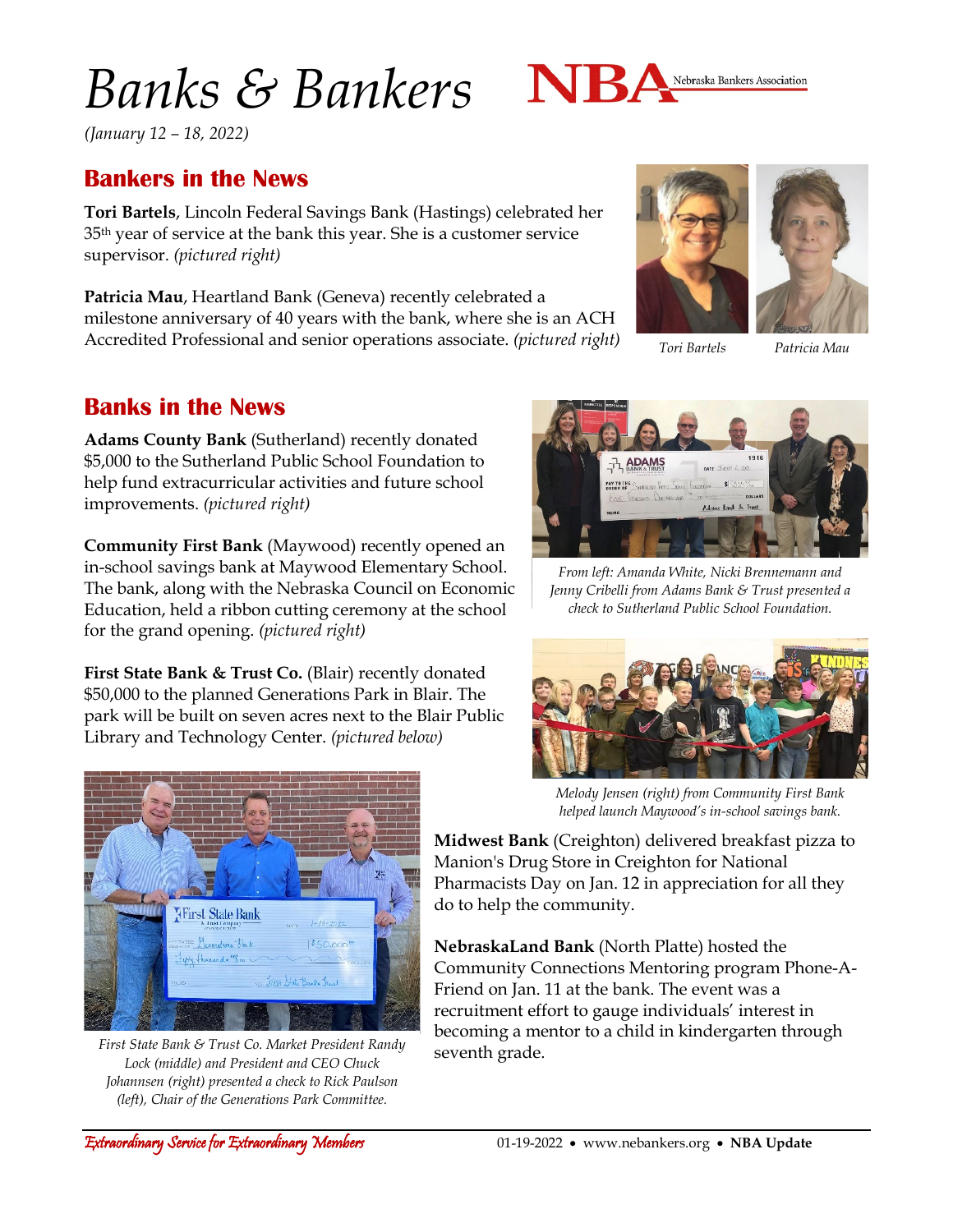## *Banks & Bankers*



*(January 12 – 18, 2022)*

**U.S. Bank** (Norfolk) recently presented the U.S. Bank Great Performer Awards to four employees of Northeast Community College for their outstanding contributions to the College. These awards have been presented by the bank, or its predecessor institutions, since 1993. *(pictured right)*



*Norfolk U.S. Bank Vice President Kathy Svik (right) presented the Great Performer Awards.*

## **Promotions and Appointments**



**Fremont: Esmeralda Hernandez,** assistant vice president – consumer lender, First State Bank & Trust Co.



**Omaha: Mark Quandahl**, board of directors, Arbor Bank.



**Fremont: Renen Sahr,** assistant vice president – investment advisor, First State Financial Services.

**York: Julie Cast**, assistant vice president, personal & residential loan operations and assistant S.A.F.E. act officer, Cornerstone Bank.



**La Vista: Summer Sargent**, mortgage loan originator, Northwest Bank.



**Omaha: Ron Nebbia**, board of directors, Arbor Bank.



**York: Brittney Poppe**, human resources officer, Cornerstone Bank.



**York: Marj Steever**, vice president and chief operating officer, Cornerstone Bank.